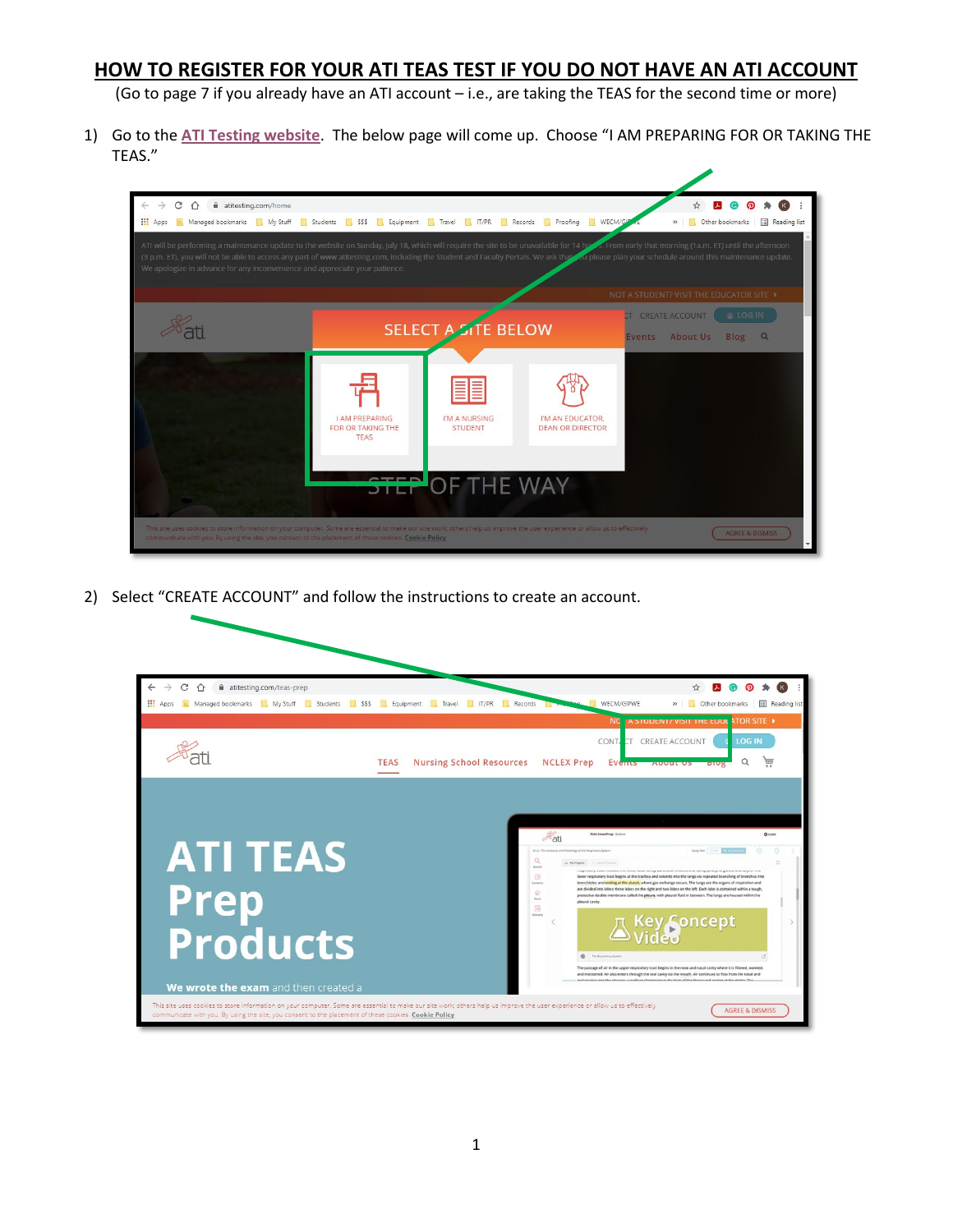3) The following page will come up:

| <b>Sign In Info</b>           | <b>CO</b> CLOSE                                                                                 |
|-------------------------------|-------------------------------------------------------------------------------------------------|
|                               | Required*                                                                                       |
| Username*                     |                                                                                                 |
|                               |                                                                                                 |
| Letters, numbers, _@,.        |                                                                                                 |
| Username required.            |                                                                                                 |
| Password*                     |                                                                                                 |
|                               |                                                                                                 |
|                               | Must contain 6-16 characters, 1 uppercase letter, 1 number, no more than 2 repeated characters. |
| Confirm Password*             |                                                                                                 |
|                               |                                                                                                 |
|                               |                                                                                                 |
| <b>Email Address*</b>         |                                                                                                 |
|                               |                                                                                                 |
|                               |                                                                                                 |
| <b>Confirm Email Address*</b> |                                                                                                 |
|                               |                                                                                                 |
|                               |                                                                                                 |
|                               |                                                                                                 |
|                               |                                                                                                 |
|                               |                                                                                                 |
| <b>CANCEL</b>                 | Step 1 of 7 CONTINUE                                                                            |
|                               |                                                                                                 |
|                               |                                                                                                 |

4) Fill in all of the fields to create a new account. Then, continue to select your security questions (step 2) and enter your personal information (step 3). Once you reach step 4, you will see the following:

| <b>Institution Info</b>                                                                                                                                   |                                           | <b>@</b> CLOSE  |
|-----------------------------------------------------------------------------------------------------------------------------------------------------------|-------------------------------------------|-----------------|
|                                                                                                                                                           |                                           | Required*       |
| Institution*<br>St Philips College                                                                                                                        |                                           |                 |
| St Philips College ALLIED HEALTH<br>St Philips College New Braunfels PN<br>St Philips College San Antonio Nursing PN<br>St Philips College San Antonio RN |                                           |                 |
|                                                                                                                                                           | PhD, RN, BSN, MSN, MS, NP,<br><b>AACE</b> |                 |
| Non-degree seeking                                                                                                                                        | <b>Expected Graduation Date*</b>          |                 |
|                                                                                                                                                           | MM/DD/YYYY                                |                 |
| <b>PREVIOUS</b>                                                                                                                                           | Step 4 of 7                               | <b>CONTINUE</b> |

5) Be sure to associate yourself with the correct institution located in the Institution drop-down menu. Type in "**St Philips College**" (without quotation marks, no period after St, and no apostrophe in Philips). Select "**St Philips**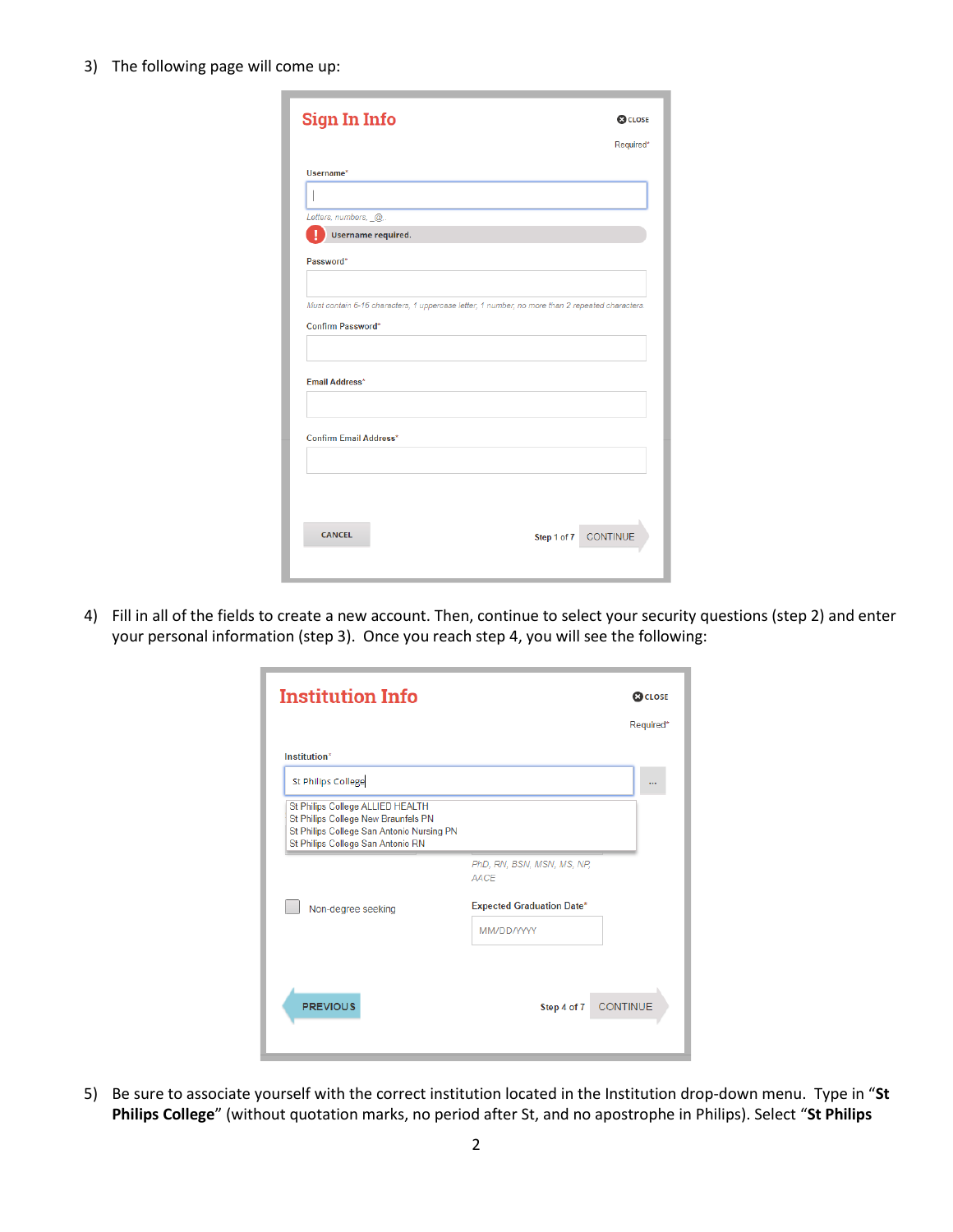**College ALLIED HEALTH**" if you are not applying to a nursing program (e.g., Physical Therapist Assistant Program, Occupational Therapy Assistant Program, etc.). If you are a prospective nursing student, select the appropriate nursing program.

You may skip the student ID if you do not have one (or enter your Banner ID if you do) and make up a graduation date. If you get an error message stating that the date for graduation or birth date on the next page are invalid, simply click the date on the pop-up calendar that appears. This should clear the error and allow you to advance to the next screen.



On completing all steps for creating an account, the following window will appear:

6) Select "Register for TEAS before using ATI." Then, in the next window, select your choice to take the TEAS. You may take it remotely through St. Philip's by choosing the first option (preferred, so the program you are applying to can quickly and easily confirm your score). Otherwise, you will take it at a PSI testing center or remotely proctored by ATI itself.

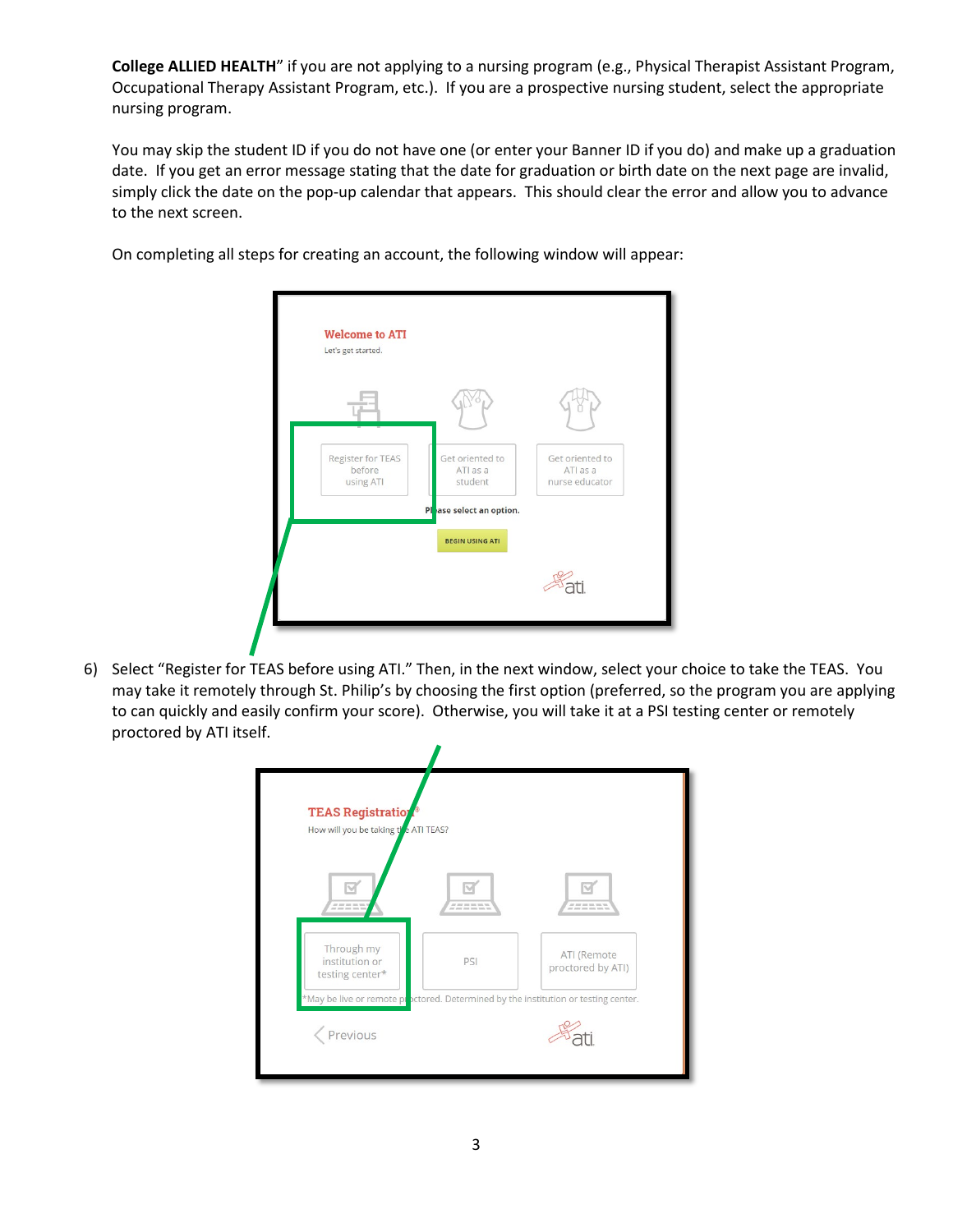7) On the next page, click "REGISTER NOW."



8) You will be asked if you would like to test in person or online. St. Philip's is not currently offering in-person testing, so you must select "Online." It is preferred you test via St. Philip's, but if you feel you must test in person, you may select that option.

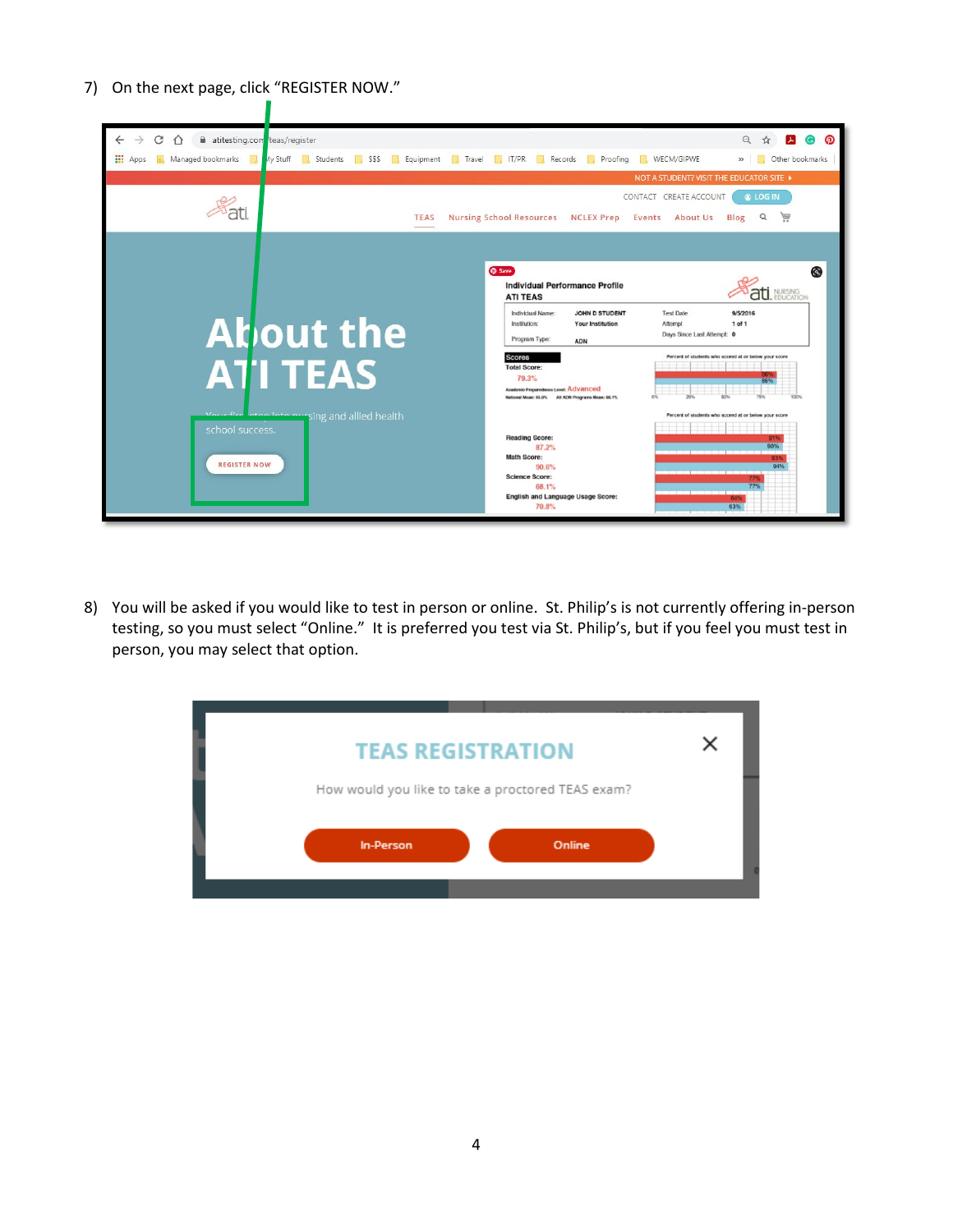9) On the next page, you will see a screen similar to the one below. In the first drop-down menu, select "Institution Remote Proctor – Allied Health" if you are not applying to a nursing program (e.g., Physical Therapist Assistant Program, Occupational Therapy Assistant Program, etc.). If you are a prospective nursing student, select "Institution Remote Proctor – Nursing." The ATI-proctored tests are an option, but again, it is preferred that applicants to St. Philip's College programs test through St. Philip's.

|                                           |             |                                                                                                                                                                                                                                                                                           |   |                                         |                  | NOT A STUDENT? VISIT THE EDUCATOR SITE > |               |                        |
|-------------------------------------------|-------------|-------------------------------------------------------------------------------------------------------------------------------------------------------------------------------------------------------------------------------------------------------------------------------------------|---|-----------------------------------------|------------------|------------------------------------------|---------------|------------------------|
|                                           |             |                                                                                                                                                                                                                                                                                           |   |                                         |                  |                                          |               | CONTACT WELCOME, KRIS! |
|                                           | <b>TEAS</b> | Nursing School Resources NCLEX Prep Events About Us                                                                                                                                                                                                                                       |   |                                         |                  |                                          | Blog          |                        |
| <b>TEAS Online Remote Proctored Exam</b>  |             |                                                                                                                                                                                                                                                                                           |   |                                         |                  |                                          |               |                        |
|                                           |             | You are registering for an online remote proctored ATI TEAS Exam. If your exam is being remote proctored by an institution or testing center,<br>please select Institution Remote Proctor (Nursing or Allied Health) in the TEAS Proctor - Program Type drop down menu. If you are taking |   |                                         |                  |                                          |               |                        |
| down menu.                                |             | an exam remote proctored by ATI, please select ATI Remote Proctor (Nursing or Allied Health) in the TEAS Proctor - Program Type drop                                                                                                                                                      |   |                                         |                  |                                          |               |                        |
| Search                                    |             |                                                                                                                                                                                                                                                                                           |   |                                         |                  |                                          |               | ㅅ                      |
| <b>TEAS PROCTOR - PROGRAM TYPE</b>        |             | <b>DATE RANGE</b>                                                                                                                                                                                                                                                                         |   | <b>STATE / INSTITUTION ( OPTIONAL )</b> |                  |                                          |               |                        |
| ATI Remote Proctor- Nursing               |             |                                                                                                                                                                                                                                                                                           | 卣 | State<br>$\overline{\phantom{a}}$       | Select Institute | $\overline{\phantom{a}}$                 | <b>SEARCH</b> |                        |
| ATI Remote Proctor- Allied Health         |             |                                                                                                                                                                                                                                                                                           |   |                                         |                  |                                          |               |                        |
|                                           |             |                                                                                                                                                                                                                                                                                           |   |                                         |                  |                                          |               |                        |
| Institution Remote Proctor- Nursing       |             |                                                                                                                                                                                                                                                                                           |   |                                         |                  |                                          |               |                        |
| Institution Remote Proctor- Allied Health |             |                                                                                                                                                                                                                                                                                           |   |                                         |                  |                                          |               |                        |

10) Fill in the date range in which you want to test (or leave it blank to show all available dates), then use the dropdown menus to select the state and institution. Again, select "St Philips College Allied Health" if you are not applying to a nursing program (e.g., Physical Therapist Assistant Program, Occupational Therapy Assistant Program, etc.). If you are a prospective nursing student, select "St Philips College San Antonio Nursing." You will be given all available tests of the chosen type in the selected date range. Click the "SELECT" button next to the test you want.

| C<br>←<br>$\bigcap$ | n shop.atitesting.com/teas/teas-online.html?_ga=2.156345787.1087098570.1626182014-1012061692.1625598020                                                                                                                                                                                |                                                                                                                                                                                                                |                                                                                                                                                                                                                                                 | ☆<br>医                                   |
|---------------------|----------------------------------------------------------------------------------------------------------------------------------------------------------------------------------------------------------------------------------------------------------------------------------------|----------------------------------------------------------------------------------------------------------------------------------------------------------------------------------------------------------------|-------------------------------------------------------------------------------------------------------------------------------------------------------------------------------------------------------------------------------------------------|------------------------------------------|
| <b>III</b> Apps     | Managed bookmarks My Stuff Managed The Students Managed Engineering Travel Managed bookmarks Managed                                                                                                                                                                                   |                                                                                                                                                                                                                | WECM/GIPWE<br>$\Box$                                                                                                                                                                                                                            | >> Cther bookn rks   E Reading list      |
|                     | Search<br>TEAS PROCTOR - PROGRAM TYPE<br>DATE RANGE<br>Institution Remote Proc -<br>7/13/2021 - 7/31/2021<br>TEAS ONLINE 3 schools found<br>St Philips College TEAS Allied Health<br>St Philips College TEAS Allied Health<br>St Philips College TEAS Allied Health                    | STATE / INSTITUTION ( OPTIONAL )<br>茴<br><b>TX</b><br>Don't see a remote opti<br>Thursday, Jul 15, 2021<br>9:00 AM (CST)<br>Thursday, Jul 22, 2021<br>9:00 AM (CST)<br>Thursday, Jul 29, 2021<br>9:00 AM (CST) | El Paso CC Testing Center<br>San Antonio College<br>Southwest TX JC PN TEAS<br>St Philips College ALLIED HEALTH<br>St Philips College San Antonio Nursing<br><b>Success Testing</b><br>Test Center USA Austin TEAS<br>\$107.00<br><b>SELECT</b> | $\widehat{\phantom{a}}$<br><b>ptions</b> |
|                     |                                                                                                                                                                                                                                                                                        | <b>LOAD MORE</b>                                                                                                                                                                                               |                                                                                                                                                                                                                                                 |                                          |
|                     |                                                                                                                                                                                                                                                                                        |                                                                                                                                                                                                                |                                                                                                                                                                                                                                                 |                                          |
|                     | This site uses cookies to store information on your computer. Some are essential to make our site work; others help us improve the user experience or allow us to effectively communicate<br>with you. By using the site, you consent to the placement of these cookies. Cookie Policy |                                                                                                                                                                                                                |                                                                                                                                                                                                                                                 | <b>AGREE &amp; DISMISS</b>               |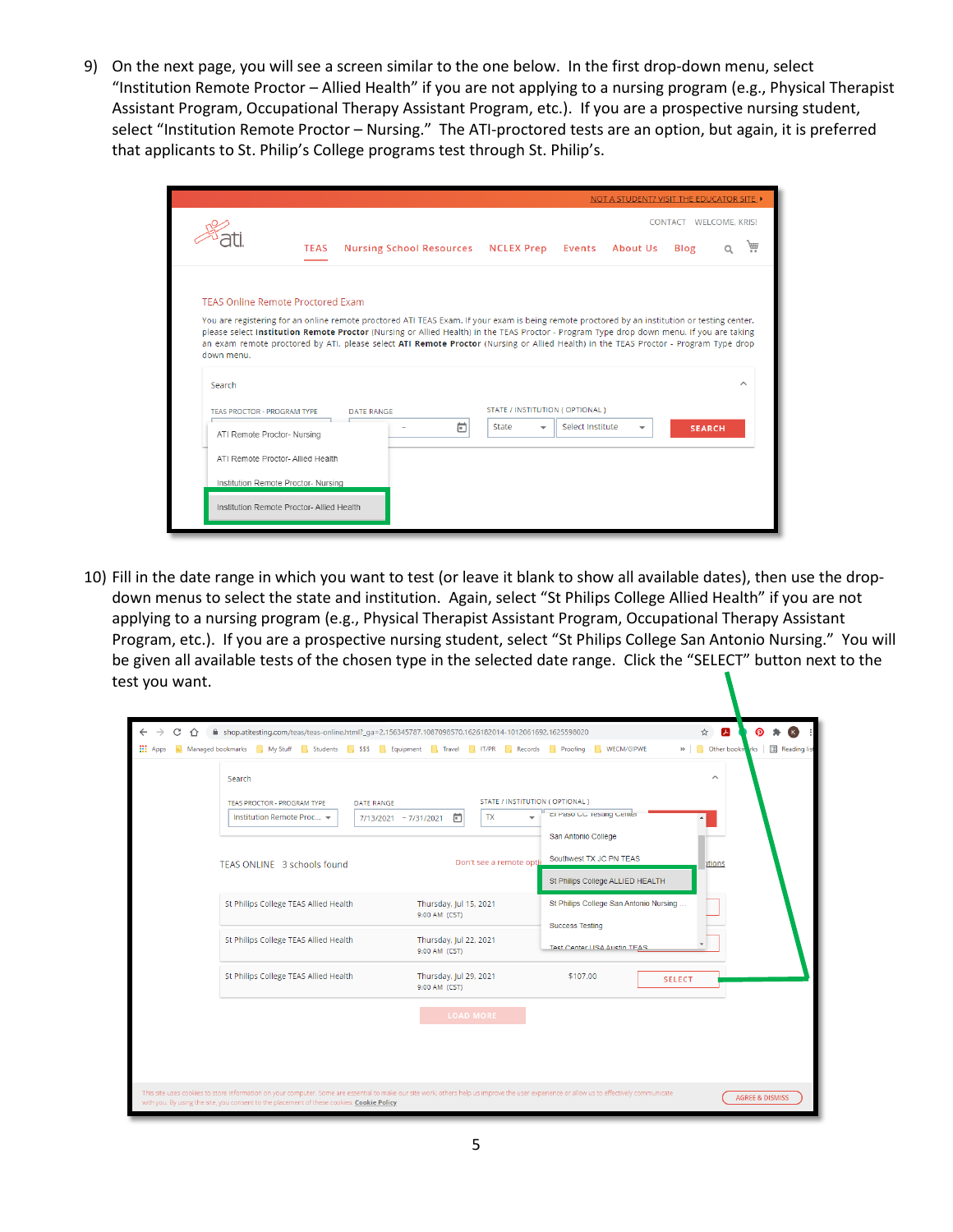11) The next page will contain instructions and requirements for testing. Scroll down, and acknowledge that you will not receive a refund by checking the box, then click "CONTINUE REGISTRATION."

| comments@atitesting.com.                                                                                                                                                                                                                                                                                                                                                                                                                                                                                                        |  |
|---------------------------------------------------------------------------------------------------------------------------------------------------------------------------------------------------------------------------------------------------------------------------------------------------------------------------------------------------------------------------------------------------------------------------------------------------------------------------------------------------------------------------------|--|
| Transcripts                                                                                                                                                                                                                                                                                                                                                                                                                                                                                                                     |  |
| If you are testing at an institution or at a school testing center (in-person or online remote proctored), your TEAS transcript that is included in your<br>TEAS Exam registration fee is automatically sent to that school/location. You cannot choose an alternate school for your submission of this<br>transcript. If you are testing via TEAS at ATI or TEAS at PSI, you will receive one complimentary transcript credit with your registration and may<br>choose the school in which to submit this official transcript. |  |
| If you are applying to more than one school or a different school than where you are testing, you will need to purchase additional transcripts or<br>transcript credits for those submissions. You may purchase additional transcripts now in the check-out process or after your ATI TEAS Exam via your<br>student account at www.atitesting.com under ATI TEAS Activity or under the MY RESULTS tab below your TEAS exam results.                                                                                             |  |
| I would like to purchase additional transcripts now for \$27.00 each.                                                                                                                                                                                                                                                                                                                                                                                                                                                           |  |
| Quantity                                                                                                                                                                                                                                                                                                                                                                                                                                                                                                                        |  |
| <b>Refund Policy</b>                                                                                                                                                                                                                                                                                                                                                                                                                                                                                                            |  |
| All ATI TEAS Exams registration orders are final. They cannot be changes or refunded. Please check with the school(s) in which you are applying to<br>understand all the important admissions deadlines and requirements prior to registering for the TEAS Exam.                                                                                                                                                                                                                                                                |  |
| understand that I will not receive a refund                                                                                                                                                                                                                                                                                                                                                                                                                                                                                     |  |
| <b>CONTINUE REGISTRATION</b>                                                                                                                                                                                                                                                                                                                                                                                                                                                                                                    |  |
|                                                                                                                                                                                                                                                                                                                                                                                                                                                                                                                                 |  |

12) Then proceed to checkout, enter your payment details (this includes credit card number, card expiration date, and CVV/security code from the back of the card), then click on "Complete Order."

Once you click "Complete Order," you will receive a customer receipt that includes any additional instructions for your assessment. Your receipt will also be emailed to you at the email address listed in your profile.